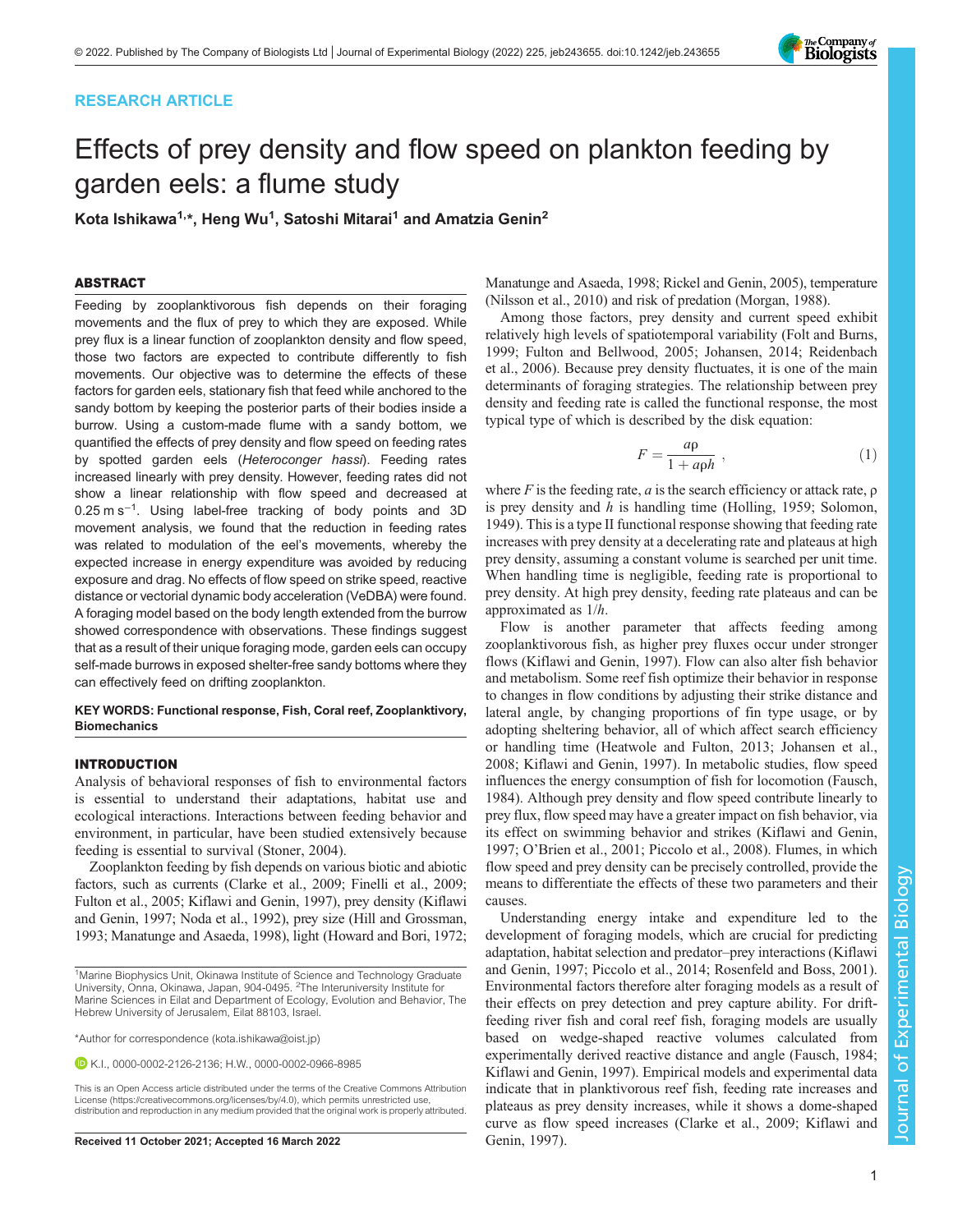Studies on foraging responses to flow speed and prey density have been largely limited to fish that swim freely while foraging for zooplankton in seas, lakes and rivers. Little is known about stationary fish that forage while anchored to the bottom, such as garden eels [\(Khrizman et al., 2018](#page-8-0)). Garden eels are zooplanktivorous fish found in tropical sandy habitats, usually near coral reefs. During foraging, the eel's posterior body remains buried in the sand, serving as an anchor. Thirty-six species of garden eel are distributed in the tropics worldwide [\(Fricke et al., 2021](#page-8-0)). Because their movements are limited as a consequence of being constrained by their burrows ([Smith, 1989](#page-9-0)), it is useful to understand the relationship between their behavior and the environment. In a field study in the Red Sea, one species of garden eel (Gorgasia sillneri) showed a monotonic increase in feeding rate with flow speed, as well as with prey density [\(Khrizman et al., 2018\)](#page-8-0). [Khrizman et al.](#page-8-0) [\(2018\)](#page-8-0), suggested that a unique body posture at high flow speed reduces the drag imposed on the eels, avoiding a decrease in feeding rate at high flow speeds. However, in situ observations do not allow clear resolution of the separate effects of flow speed and prey density. Precise measurement in a custom-built flume is necessary to resolve the effects of each environmental factor with fine resolution.

The goals of this study were (1) to resolve the effects of prey density and flow speed on garden eel feeding rates in a custom-built flume, (2) to understand the responses of foraging movements and energy consumption using three-dimensional video analysis, and (3) to establish the first foraging model for garden eels. Accomplishing these goals, we compared the results with findings for freely swimming fish and other species of garden eels to find foraging features specific to garden eels.

## MATERIALS AND METHODS

Our experiments were conducted in a sandy-bottomed flume at the Marine Science Station of the Okinawa Institute of Science and Technology [\(Fig. 1\)](#page-2-0). The flume (built by West Japan Fluid Engineering Laboratory Co., Nagasaki, Japan) was a horizontal recirculating open channel with a rectangular cross-section. The test section was 290 cm long, 30 cm wide and 30 cm high. Flow straighteners positioned upstream and downstream of the test section effectively eliminated secondary flows. At the bottom center of the test section, we constructed a pit 66.7 cm long, 30 cm wide and 40 cm deep that was filled with marine sediment in which the eels readily dug their burrows near the center. An impeller drove the water and its frequency controlled the flow speed. Water temperature was maintained at 25±0.5°C by a temperature control unit separated from the flume. Three lights (SPECTRA SP200, Blue Harbor) were placed above the experimental section to create a depth-optimized spectrum adjusted to 20 m between 05:00 h and 19:00 h (14 h:10 h light:dark) with a gradual change of light intensity during the first and last hour.

Garden eels, Heteroconger hassi (Klausewitz and Eibl-Eibesfeldt 1959), a species that occurs in the Indo-Pacific Ocean and is common in Okinawa, were purchased from Aqua Planning Co., Ltd. Identity of the species was confirmed by examining the color pattern. Five garden eels, designated A to E, with total lengths of 24.1, 18.0, 30.5, 20.8 and 22.3 cm, respectively, were used in our experiments. Day-old brine shrimp nauplii (Artemia salina),  $0.59 \pm 0.05$  mm (mean $\pm$ s.d.,  $n=60$ ) in length were used as the prey. Up to five trials using different prey densities and flow speeds, randomly assigned, were carried out during each working day between 09:00 h and 17:00 h (ZT4– ZT12). During  $\geq$ 5 days of acclimation prior to the onset of trials, the designated eel was fed *ad libitum* under a flow speed of  $0.10 \text{ m s}^{-1}$ .

All garden eel experiments were conducted with approval from the Animal Care and Use Committee at Okinawa Institute of Science and Technology Graduate University.

There were two experimental designs (I and II) to examine the effects of prey density and flow speed. In design I, the effects of prey density were examined for 5 individual eels (A–E) under five levels of prey density (100, 200, 300, 600 and 1000 m−<sup>3</sup> ) and two flow speeds (0.10 and 0.20 m s<sup>-1</sup>). In design II, effects of flow speed were examined for the same individuals under four flow speeds  $(0.10, 0.15, 0.20$  and  $0.25 \text{ m s}^{-1})$  and two levels of prey density (300 and 1000 m−<sup>3</sup> ). The range of prey densities was decided based on the range observed in reef environments ([Holzman et al., 2005](#page-8-0); [Khrizman et al., 2018](#page-8-0); [Kingsford and MacDiarmid, 1988](#page-8-0)) and that of flow speed was decided based on observations around Okinawan reefs (Rintoul, M. S., Courtney, T. A., Dohner, J. L., Giddings, S. N., Kekuewa, S. A. H., Mitarai, S., Monismith, S. G., Pezner, A. K., and Andersson, A. J., unpublished observation). Two replicates were carried out for each eel for each combination of flow speed and prey density (total  $N=180$ ). Foraging movements of three eels  $(A, B, C)$ were analyzed using 3D videography.

#### Experimental procedure

We defined the time it took for water to circulate once through the recirculating flume based on the average flow speed as one water cycle in this experiment. The designated flow speed was set for  $\geq$ 30 min prior to the start of a trial and a custom-made 100  $\mu$ m plankton net with a square frame, tightly fitting the flume's crosssection, was used to remove particles from the water in the flume during  $\geq$ 10 cycles. The water temperature control was turned off and valves were closed to stop the inflow and outflow of fresh seawater, so that seawater simply recirculated in the flume. Given the  $1.24 \text{ m}^3$  volume of the flume, individual live prey were manually counted to obtain the target prey density in each trial. Prey were gradually released into the flume during one water cycle followed by  $\geq$ 5 cycles to thoroughly mix the prey and flume water so as to achieve a nearly homogeneous prey distribution. Garden eels always remained inside the burrow during these preparatory steps, usually emerging from their burrow and starting to feed soon after the end of the final mixing. An eel was allowed to feed for precisely one cycle of the flume to maintain a fixed prey flux despite predation. At the end of the trial, the eel was chased into its burrow by inserting a long stick into the water, causing it to stop feeding immediately. Then, the aforementioned plankton net was placed in the flume for  $\geq 10$  cycles to collect all surviving prey, which were then counted under a dissecting microscope. The number of prey items captured by the garden eel was estimated by subtracting the number collected from the number released. Control experiments with no garden eels in the flume were replicated 3 times for each combination of flow speed and prey density and showed  $\leq 5\%$  loss of prey. The average loss under each combination of flow speed and prey density in control experiments was subtracted from our estimate of the number of prey items captured by the eel in the corresponding combination. The adjusted number of prey items captured was divided by the time of one water cycle to yield feeding rate (number of nauplii min−<sup>1</sup> ).

#### 3D reconstruction of eel posture

We recorded the experiments using two iPhone 6s and an iPhone 7 at 60 frames s<sup>-1</sup> with a resolution of 1920×1080 pixels to reconstruct body postures in 3D using direct linear transformation (DLT). The three cameras were positioned in a triangular arrangement, on one side of the flume, with two side by side and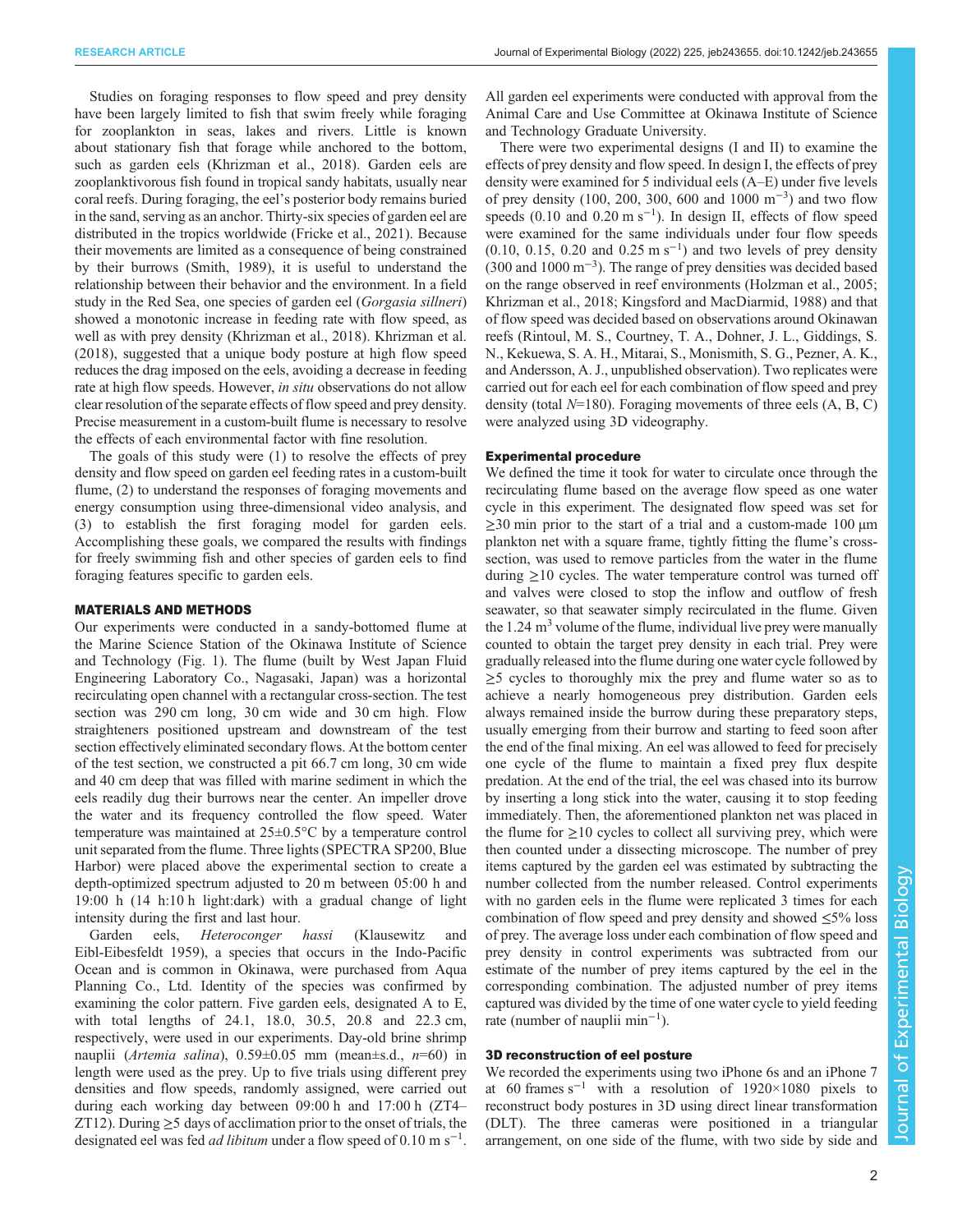<span id="page-2-0"></span>

#### Fig. 1. Flume and test section.

(A) Flume. (B) Schematic diagram of the test section. Upper and lower panels show the top and side views, indicating the location of the garden eel and the three cameras.

the third above the other two, all focused on the garden eel. Records covered the full duration of each trial. The three videos from each trial were synchronized with a flashing laser pointer.

To reconstruct garden eel posture in 3D from the 2D images of the three cameras, the cameras were first calibrated intrinsically and extrinsically. Intrinsic calibration concerned camera properties that were independent of the camera position, such as the focal length, image size and the location of the principal point of each camera, and was performed using the OpenCV package in Python ([https://](https://opencv.org/) [opencv.org/\)](https://opencv.org/) with videos of a checkerboard moving toward the camera. Extrinsic properties involve the position and orientation of the cameras and were estimated with the Matlab package easyWand5, which returns DLT coefficients [\(Theriault et al., 2014\)](#page-9-0). To perform extrinsic calibration, easyWand5 requires videos with a wand swinging over the field of view, a set of pictures of dotted grid paper, a set of pictures of a box with markers specifying the origin, the x-axis, the y-axis and the z-axis in the flume, and the intrinsic properties of each camera. The x-axis was defined as the streamwise direction with the upstream direction designated as positive. The yaxis was defined as the lateral direction. The z-axis was perpendicular to the sandy bed with positive upward. The origin of the coordinate system was placed at the burrow of the garden eel (Fig. 1). Using DLT coefficients obtained from the extrinsic calibration, 2D coordinates from the videos were transformed into 3D coordinates [\(Hartley and Zisserman, 2004](#page-8-0)).

The Python package DeepLabCut was used to digitize body parts of garden eels ([Mathis et al., 2018;](#page-8-0) [Nath et al., 2019](#page-9-0)). We manually digitized images extracted from experimental videos to train a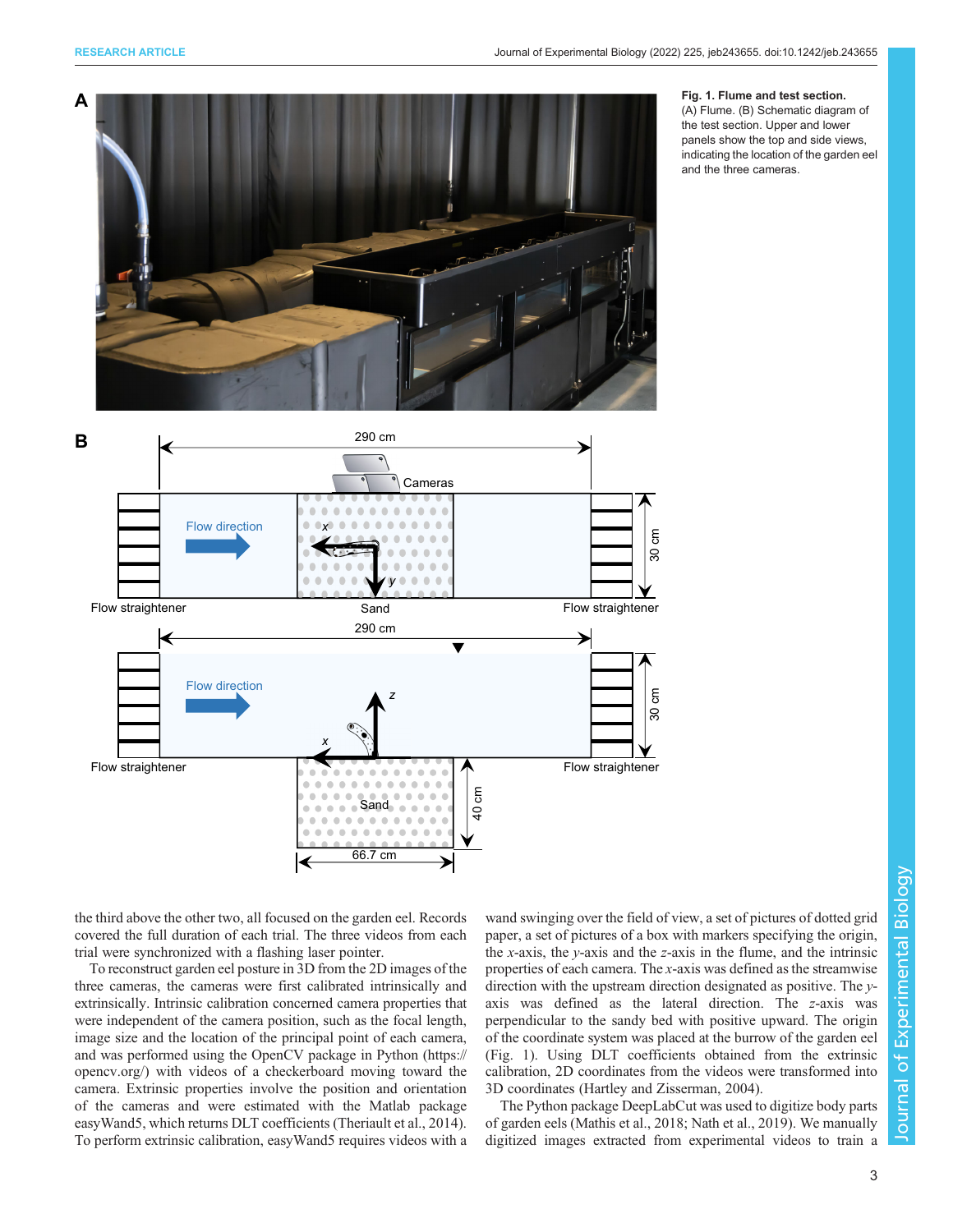deep neural network to automatically digitize two points on the garden eels, the eye and the first large black spot closest to the eye. Experimental videos from the three cameras were digitized separately in DeepLabCut by the Deigo highperformance computing center at the Okinawa Institute of Science and Technology. 2D coordinates of body features were then transformed into 3D coordinates with DLT coefficients [\(Movie 1](http://movie.biologists.com/video/10.1242/jeb.243655/video-1); [Hedrick, 2008](#page-8-0)). Digitized positions of the eye were then plotted in polar coordinates to measure eel movements during foraging and strikes under different prey densities and flow speeds.

## Analysis of foraging movements

A strike was defined as an open-mouthed lunge toward a prey. For each strike, the time and location of its initiation were defined as the point at which the eel started to move toward the prey. The point was clearly visible in video records. Foraging parameters were defined as follows. Strike time: the duration (in s) between strike initiation and prey capture. Strike distance: the distance (in cm) between the eel's eye at strike initiation and at prey capture. Strike speed: strike distance divided by strike time  $(\text{cm s}^{-1})$ . Reactive distance: the distance (in cm) between the eel's eye and the prey at the instant of strike initiation. These parameters were computed using the Earth's (flume's) frame of reference based on the duration of strikes and 3D coordinates of the head, which were approximated from the location of the eye. Strike speed, in particular, was also computed using the water frame of reference taking flow speed into consideration. To obtain the reactive distance in each strike, the location of the prey at the initiation of a strike had to be estimated. Given that *Artemia* nauplii are relatively poor swimmers [\(Trager et al., 1994\)](#page-9-0), we assumed that they would travel straight in the streamwise direction (x-axis). Thus, x-coordinates of detected prey were estimated by the distance the prey traveled along the  $x$ -axis during strike time, and  $y$ - and  $z$ -coordinates of detected prey were approximated with the coordinates captured. Ten strikes for each trial were used to measure the above parameters, as well as the successful strike rate, defined as the number of prey items captured during a trial divided by the corresponding number of strikes for each of the aforementioned combinations of prey density and flow speed.

#### Estimation of vectorial dynamic body acceleration

To estimate trends in energy consumption, we examined the vectorial dynamic body acceleration (VeDBA), which is strongly correlated with oxygen consumption [\(Ladds et al., 2017;](#page-8-0) [Qasem](#page-9-0) [et al., 2012](#page-9-0); [Wilson et al., 2006; Wright et al., 2014\)](#page-9-0). VeDBA was calculated as:

VeDBA = 
$$
\sqrt{a_x^2 + a_y^2 + a_z^2}
$$
, (2)

where  $a_x$ ,  $a_y$  and  $a_z$  are dynamic body acceleration values measured in three orthogonal axes in the Earth's frame of reference. Because of the slenderness of garden eels, we used 3D reconstructed movements of garden eels instead of attaching accelerometers to them, as in previous studies. The acceleration of the first black spot was used to compute VeDBA, because it was the closest spot to the center of the body that can be seen clearly throughout the trials. With the first black spot position time series, we employed the second-order forward finite difference method to obtain instantaneous acceleration in each axis. The sampling rate was 60 Hz, the same as the frame rate of the videos. We compared the temporal average of raw VeDBA values among three individuals under different flow speeds and prey densities.

## Estimation of drag force and drag coefficient

To compare the drag coefficient and drag force exerted on garden eels at different flow speeds, we used the method of [Khrizman et al.](#page-8-0) [\(2018\)](#page-8-0). In short, we identified six or seven body points manually and divided the garden eel into seven or eight segments based on the points in 3D. Treating each segment as a cylinder, with a diameter of 0.5 cm, the drag coefficient and drag force were estimated for 10 frames at flow speeds of 0.10 and 0.25 m s<sup>-1</sup> at a prey density of 1000 m−<sup>3</sup> for individuals A, B and C. In each frame, the drag force exerted on the whole body outside of the burrow was calculated as the sum of the drag force on each segment. From the total drag force, we estimated the drag coefficient of the whole body.

At different flow speeds, body posture and length are the main differences. More bending and shorter lengths are seen at higher flow speeds. Thus, to understand how much each factor contributes, we also simulated drag coefficients and drag forces in two scenarios: (1) garden eels maintain the posture and length seen at  $0.10 \text{ m s}^{-1}$ , even at  $0.25 \text{ m s}^{-1}$ , and  $(2)$  garden eels shorten the length, but keep the straight posture seen at  $0.10 \text{ m s}^{-1}$ , even at  $0.25 \text{ m s}^{-1}$ .

#### Statistical analysis

For statistical analysis throughout this study, we used a linear mixed model fitted by REML (restricted maximum likelihood) that can treat the random effects of dependent data. Data were analyzed by specifying prey density or/and flow speed as fixed effects and individual as a random intercept effect using the lme4 package [\(Bates et al., 2015](#page-8-0)) in R [\(http://www.R-project.org/](http://www.R-project.org/)). Significance was computed with the lmerTest package ([Kuznetsova et al., 2017\)](#page-8-0), which performs analysis of variance to acquire  $P$ -values by applying the Kenward–Roger's degrees of freedom method for mixed models. Similarly, the significance for multiple comparisons was computed with the lsmeans package [\(Lenth, 2016\)](#page-8-0), which obtains least-square means and computes P-values adjusted with the Tukey post hoc test, using the Kenward–Roger's degrees of freedom method for contrasts.

In detail, the effects of prey density and flow speed on feeding rate were modeled with prey density and flow speed as fixed effects and individual as a random effect. Effects of prey density on feeding rate at each flow speed were modeled with prey density as a fixed effect and individual as a random effect, and linear regression was fitted to the fixed effect. Foraging parameters, VeDBA and successful strike rate at a prey density of 1000 m<sup>-3</sup> were modeled with flow speed as a fixed effect and individual as a random effect.

#### RESULTS

Under conditions of variable prey density and fixed flow speed (design I), feeding rate increased significantly (mixed model,  $F_{4,36}$ =61.76, P<0.01) with increasing prey density [\(Fig. 2](#page-4-0)A), with trends exhibiting a nearly linear functional response. The increase in prey flux due to increasing flow speed from 0.10 to 0.20 m s−<sup>1</sup> had no significant effect on the eel's feeding rate (mixed model,  $F_{1,36}$ =0.75, P=0.39). Under conditions of fixed prey density and increasing flow speed (design II), feeding rate did not decrease up to 0.20 m s<sup>-1</sup>, but then dropped at 0.25 m s<sup>-1</sup> compared with values at 0.10 m s<sup>-1</sup> (mixed model,  $F_{3,12}$ =28.24, P<0.01 at 300 m<sup>-3</sup>;  $F_{3,12}$ =8.30, P<0.01 at 1000 m<sup>-3</sup>; P=0.02 and P<0.01 at 300 and 1000 m−<sup>3</sup> , respectively, adjusted with the Tukey post hoc test to compare values between 0.10 and 0.20 m s−<sup>1</sup> ). Eels retreated into their burrows at flow speeds exceeding  $0.30-0.35 \text{ m s}^{-1}$ . Occasionally, eels protruded only their snouts under strong flow speeds, but did not attempt to feed. The absence of a positive effect of increasing flow speed was accentuated as a result of its linear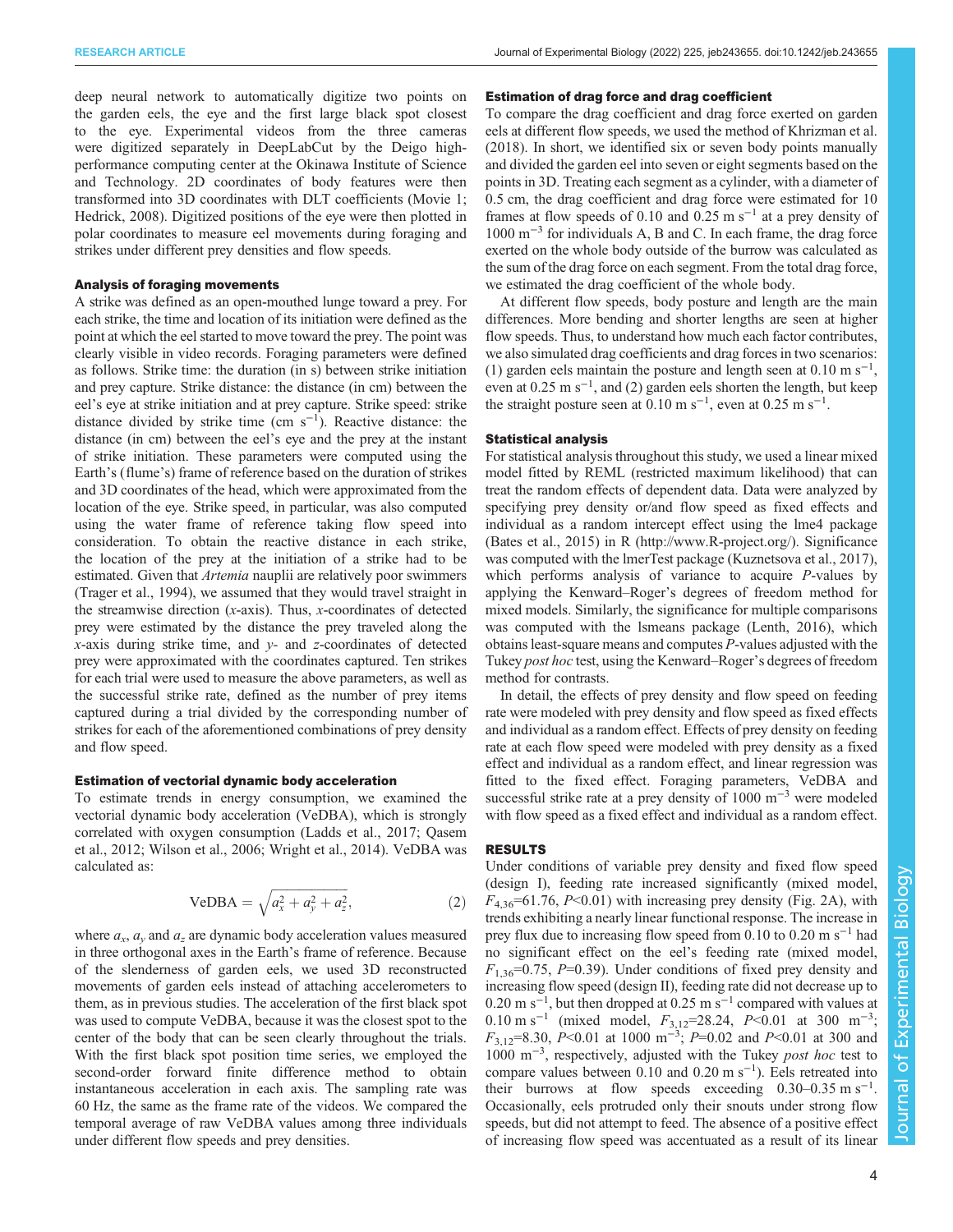<span id="page-4-0"></span>

Fig. 2. Feeding rate as a function of prey density and flow speed. (A) Feeding rate versus prey density at a flow speed of 0.10 or 0.20 m s−<sup>1</sup> (linear regression by mixed model). (B) Feeding rate versus flow speed at a prev density of 300 or 1000 m<sup>-3</sup> (mixed model,  $F_{3,12}$ =28.24, P<0.01 at 300 m<sup>–3</sup>; *F*<sub>3,12</sub>=8.30, *P*<0.01 at 1000 m<sup>–3</sup>). Data for each individual were averaged from two trials in each condition. Values are means±s.d. among individuals ( $n=5$  individuals). Significance, adjusted with the Tukey post hoc test, is indicated by asterisks (\*P<0.05 and \*\*P<0.01 compared with values at  $0.10 \text{ m s}^{-1}$ ).

contribution to the flux of prey, suggesting the occurrence of other flow-related effects.

3D reconstruction of eel movements indicated that the portion of an eel's body out of the burrow and the extent of its movement decreased with increasing flow speed ([Fig. 3](#page-5-0); mixed model,  $F_{3,6}$ =9.73, P=0.01).

Strike distance and time significantly decreased as flow speed increased [\(Fig. 4A](#page-6-0),B; mixed model,  $F_{3,6}$ =24.87, P<0.001;  $F_{3,6}$ =30.13, P<0.001), while the corresponding strike speed and reactive distance showed no significant change ([Fig. 4](#page-6-0)C,D; mixed model,  $F_{3,6}=1.05$ ,  $P=0.44$ ;  $F_{3,6}=1.07$ ,  $P=0.43$ ). The estimated energy expenditure on behavior at different flow speeds (VeDBA) showed no significant effect of flow speed ([Fig. 5;](#page-7-0) mixed model,  $F_{3,6}$ =0.45, P=0.72).

The drag coefficient of the actual posture dropped 23.8% at  $0.25 \text{ m s}^{-1}$  compared with that at  $0.10 \text{ m s}^{-1}$ . Neither simulated drag coefficient differed significantly from the value at  $0.10 \text{ m s}^{-1}$ [\(Fig. S1A\)](https://journals.biologists.com/jeb/article-lookup/DOI/10.1242/jeb.243655). Although the higher flow speed increased the drag force 2.6 times in actual experiments, it would have increased 6.0 times if the eel did not change its posture and length (scenario 1; [Fig. S1B\)](https://journals.biologists.com/jeb/article-lookup/DOI/10.1242/jeb.243655). From the simulated posture and length, changes in length and posture contribute 28.4% and 40.0% decreases in the drag force, respectively. Together, the bending posture and shortened length at high flow reduced the drag force by 56.8%, compared with the

simulated drag force at the same flow assuming a straight posture and the same length observed at low flow.

Feeding rate and the length of the body out of the burrow decreased as flow speed increased (Figs 2B and [3C](#page-5-0)). Thus, we modeled garden eel foraging assuming that the length out of the burrow is a key factor governing feeding behavior. The successful strike rate was unaffected by flow speed (mixed model,  $F_{3,6}=1.68$ , P=0.47) and ranged from 0.95 to 1.30 at a prey density of 1000 m<sup>-3</sup> for all flow speeds tested. Considering the high successful strike rate and short handling time, we assumed that garden eels can capture all prey that pass through a semi-circular feeding area, the radius of which is approximated as the third quartile of the eel's length out of the burrow at a specific flow speed [\(Fig. 6A](#page-7-0)). As a radius, the third quartile was used as a value between the maximum and the average, because the maximum length circumscribes an area larger than that used by the eels while the average does not encompass the entire area covered by the eels. In the proposed model, the feeding rate F was estimated as:

$$
F = P \times \frac{1}{2} \pi L^2,\tag{3}
$$

where  $P$  is prey flux and  $L$  is the third quartile of the length out of the burrow. The proposed model agreed well with experimental results [\(Fig. 6](#page-7-0)B,C).

## **DISCUSSION** Prey density

Garden eels are unique fish that feed while anchored in a semipermanent burrow. This restricted lifestyles make garden eels adapt to particular environmental regimes and therefore studying their interactions with the environment is valuable. The positive correlation between feeding rate and prey density was nearly linear, and the observed minimum interval between strikes was around 0.3 s, suggesting that handling time is negligible in the prey density range tested. Our experiments showed a fit to the linear part of a type II functional response [\(Holling, 1959](#page-8-0)).

#### Currents and energetic cost–benefit

Flow speed is expected to modulate foraging because at increased flow speed fish movement is restricted and more energy is required for locomotion, while there is a simultaneous increase in prey flux [\(Fausch, 1984; Kiflawi and Genin, 1997](#page-8-0)). Garden eels did not show a monotonic increase in feeding rate as flow speed increased. At a specific prey density, garden eels protruded less and exhibited more restricted motion as flow speed increased. At flow speeds ≤0.20 m s−<sup>1</sup> , feeding rate showed no significant change at a prey density of 1000 m<sup>-3</sup>, suggesting that suppression of movement offset the effect of increased prey flux. From the 3D analysis, at higher flow speed, garden eels modified their strikes to focus on closer prey. Although their body posture is not exactly the same as that of garden eels in the Red Sea [\(Khrizman et al., 2018](#page-8-0)), the bending posture and shorter length at higher flows reduced the drag force by 56.8% compared to the simulated drag force at the same flow assuming a straight posture and the length observed at low flow [\(Fig. S1\)](https://journals.biologists.com/jeb/article-lookup/DOI/10.1242/jeb.243655). Modification of behavior and posture allows garden eels to maintain energy expenditure at a similar level to that at flow speeds  $\leq 0.20 \text{ m s}^{-1}$ . At 0.25 m s<sup>-1</sup>, the feeding rate dropped by more than 30% compared with that at lower flow speeds, because the limitation of restricted movement became more significant than the benefit of increased prey delivery. At all flow speeds, garden eels continuously showed active strikes rather than assuming a static posture dominated by isometric contraction, making the VeDBA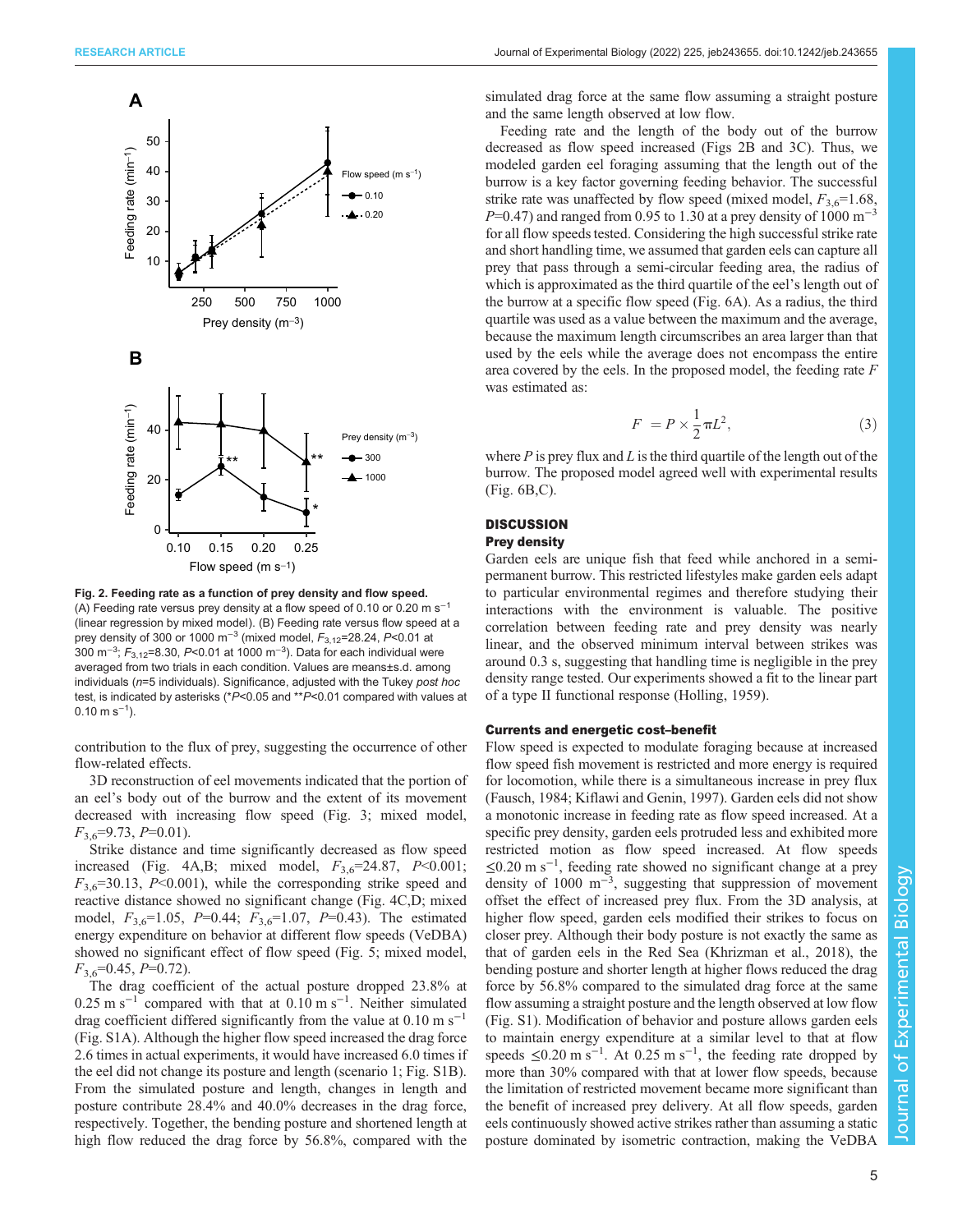<span id="page-5-0"></span>

Fig. 3. Reduction of movement flexibility and body length outside the burrow with increased flow speed. (A,B) Position of an eel's eye during experiments. Each point indicates the position of the eye of a representative eel (eel A) in polar coordinates with the burrow as the origin, as seen from (A) above and (B) the side, under four flow speeds (0.10, 0.15, 0.20 and 0.25 m s<sup>-1</sup>) and a fixed density of prey (1000 m<sup>−</sup>3). Positions are plotted for the entire experimental duration for two trials at each flow speed for the individual (6720, 4480, 3360 and 2688 frames for 0.10, 0.15, 0.20 and 0.25 m s<sup>-1</sup>, respectively). (C) Body length outside the burrow at different flow speeds at a prey density of 1000 m<sup>-3</sup>. Data for each individual were averaged from the entire experimental duration for two trials at each flow speed. Values are means±s.d. among individuals ( $n=3$  individuals;  $F_{3,6}=9.73$ , P=0.01). Significance, adjusted with the Tukey post hoc test, is indicated by asterisks (\*P<0.05 and \*\*P<0.01).

valuable as a proxy for relative energy expenditure ([Movie 1\)](http://movie.biologists.com/video/10.1242/jeb.243655/video-1). Stable VeDBA values at all flow speeds suggest that garden eels can maintain a level of energy expenditure by adjusting the length out of the burrow and their posture. For all flow speeds examined, garden eels showed indistinguishable changes in strike speed. In driftfeeding river fish that also show a constant strike speed, strike speed was close to the predicted maximum sustainable swimming speed, helping those fish to minimize handling time and avoid burst swimming, which generates oxygen debt [\(Piccolo et al., 2008](#page-9-0); [Puckett and Dill, 1984\)](#page-9-0). Similarly, the constant strike speed of garden eels under all tested flow speeds can be interpreted in terms of maintaining energy expenditure. When the flow speed exceeded 0.30–0.35 m s−<sup>1</sup> , garden eels retracted into the burrow. Because the feeding rate may even decrease at these fast flows, based on our results, eels may have retracted because the energy expenditure during feeding exceeds the benefit of feeding.

The trend in feeding rate as a function of flow speed is similar to that in planktivorous reef fish. However, garden eel feeding is adapted to higher flows because the peak occurred just below  $0.20 \text{ m s}^{-1}$  in our experiments, whereas for most reef fish it occurs below 0.15 m s−<sup>1</sup> [\(Clarke et al., 2009; Kiflawi and Genin, 1997\)](#page-8-0), allowing garden eels to live in relatively exposed sandy areas. Freeswimming fish in coral reefs or rivers have access to shelters that can reduce currents by more than 60%, conserving energy for locomotion and foraging [\(Johansen et al., 2007, 2008](#page-8-0); [Taguchi and Liao, 2011\)](#page-9-0). As garden eels live without shelters other than their burrows, to acquire food, they need to adapt to higher flows compared with freeswimming fish in coral reefs. River fish either seek refuge without foraging or forage in the stream at high flow, because fish consume the most energy when moving across a strong velocity gradient [\(Johansen et al., 2020](#page-8-0)). By adapting to higher flows, garden eels may reduce the necessity to traverse strong velocity gradients. Using the trend of feeding rates and VeDBA, we can estimate the energetic cost and benefit curve for garden eels. According to a study on teleosts, VeDBA correlated with oxygen consumption and increased exponentially with flow speed [\(Wright et al., 2014](#page-9-0)). Although VeDBA in anchored fish has not been shown to correlate with oxygen consumption, use of VeDBA is so far the best available way to estimate relative energy expenditure at different flow speeds using precisely measured 3D movement data. Cost–benefit curves of fish have an optimum range in which fish maximize net energy gain [\(Grossman, 2014; Hill and Grossman, 1993](#page-8-0)). For garden eels, the optimal flow speed approximated by feeding rate and VeDBA was 0.10–0.20 m s<sup> $-1$ </sup> [\(Figs 2B](#page-4-0) and [5\)](#page-7-0). In summary, garden eels benefit most from feeding in currents at 0.10–0.20 m s<sup>-1</sup>. They continue to accrue benefits from feeding up to a flow speed of  $0.30-0.35$  m s<sup>-1</sup>, but at declining levels, and all benefits cease in stronger flows. Eels occasionally extend the tips of their snouts slightly to sense the flow at these strong flow speeds. Because flow is one of the most important requirements for aquatic animals, our findings help identify critical habitats for garden eels. To precisely assess energy expenditure, further follow-up studies employing more direct measurement of energy costs, such as oxygen consumption, are needed for anchored fish.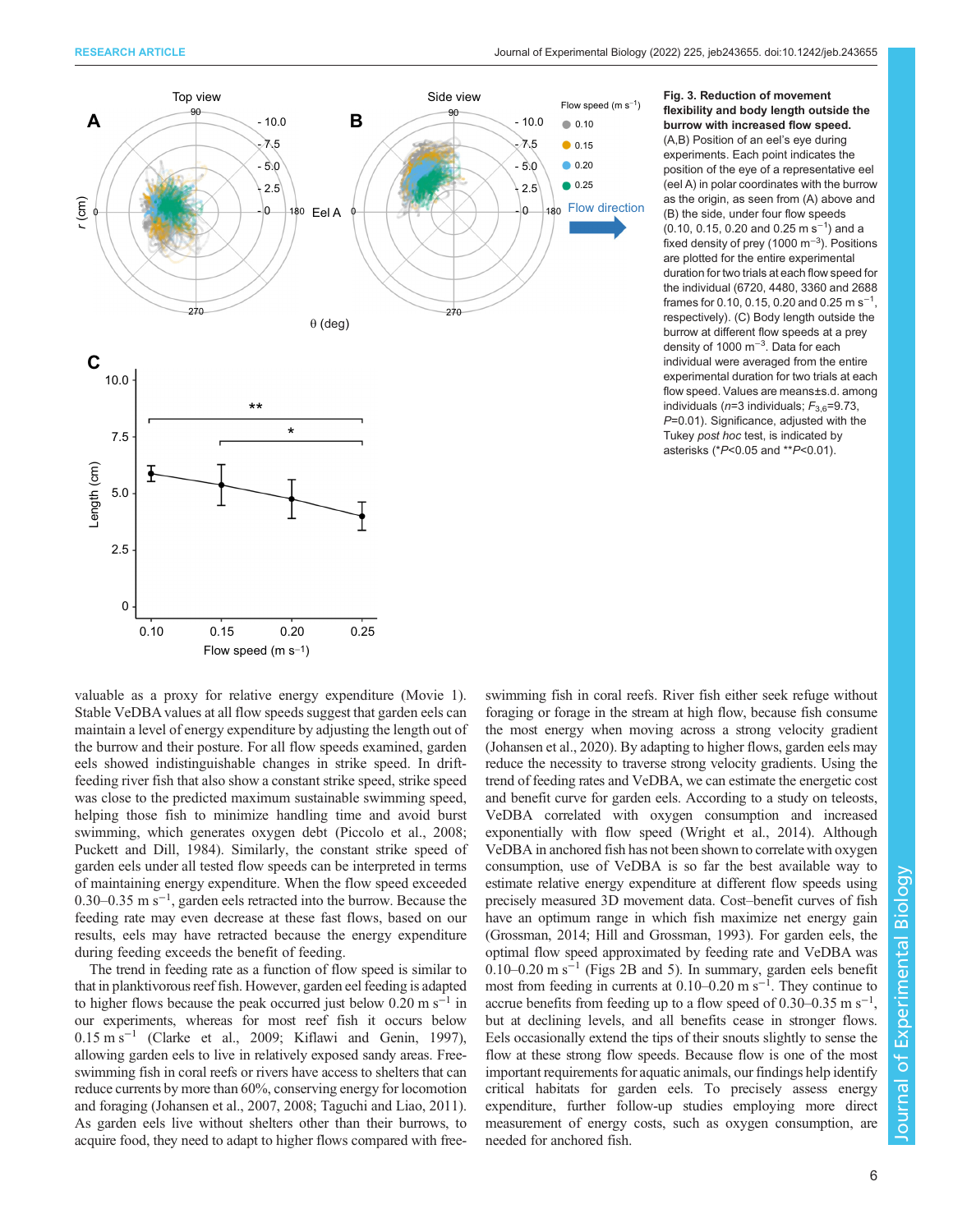<span id="page-6-0"></span>

Fig. 4. Foraging parameters at different flow speeds. (A) Strike distance, (B) strike time, (C) strike speed and (D) reactive distance (see Materials and Methods) of garden eels at different flow speeds at a prey density of 1000 m<sup>−3</sup>. Data for each individual were averaged from 20 strikes at each flow speed. Values are means ±s.d. among individuals (n=3 individuals; mixed model, A:  $F_{3,6}=24.87$ , P<0.001; B:  $F_{3,6}=30.13$ , P<0.001; C:  $F_{3,6}=1.05$ , P=0.44 for earth frame of reference,  $F_{3,6}$ =222.9, P<0.001 for water frame of reference; D:  $F_{3,6}$ =1.07, P=0.43). Significance, adjusted with the Tukey post hoc test, is indicated by asterisks (\*P<0.05 and \*\*P<0.01).

## Foraging model

The disk equation is a classic way to predict foraging. Recently, foraging models have considered prey flux, rather than just prey density. Especially for aquatic animals, flow speed is an important factor with regard to the prey encounter rate and the energetic cost of locomotion ([Fausch, 1984](#page-8-0); [Kiflawi and Genin, 1997](#page-8-0)). Usually, foraging models of fish are based on the reactive volume, a wedge calculated from empirical reactive distance and angle. Although the range of flow speed differs, both drift-feeding river fish and coral reef fish narrow the feeding area mainly in lateral or streamwise directions as flow speed increases ([Kiflawi and Genin, 1997](#page-8-0); O'[Brien and Showalter, 1993; Piccolo et al., 2008](#page-9-0)). Fish narrow the angle to avoid being oriented lateral to the flow with the risk being swept down-current. However, garden eels did not change the reactive distance as flow speed increased, suggesting their ability to detect prey was not affected by flow speed. In contrast, movements were affected by stronger flow to focus on a smaller search area or volume, as their strike distance and length out of the burrow

decreased with increasing flow speed. Thus, we assumed that their foraging area can be approximated as the area of the semicircle defined by the length out of the burrow. Feeding rates from the proposed foraging model closely match experimental data. Note that the model showed a higher feeding rate under high flow speeds than our observed values. Several foraging models attributed overestimated feeding rates to decreased prey detection probability, which is challenging to integrate into models [\(Hughes](#page-8-0) [et al., 2003; Kiflawi and Genin, 1997\)](#page-8-0). If search volume is simply assumed to be a cylinder or wedge dependent on detection area and reactive distance, prey detection probability decreases for fixed detection area and reactive distance where a velocity-dependent increase in the search volume occurs ([Piccolo et al., 2008\)](#page-9-0). However, in our experiments, although garden eels did not change their reactive distance as flow speed changed, they may have overcome the prey detection limitation by protruding less and focusing on a smaller feeding area. Overestimation may have resulted instead from garden eels being unable to reach some parts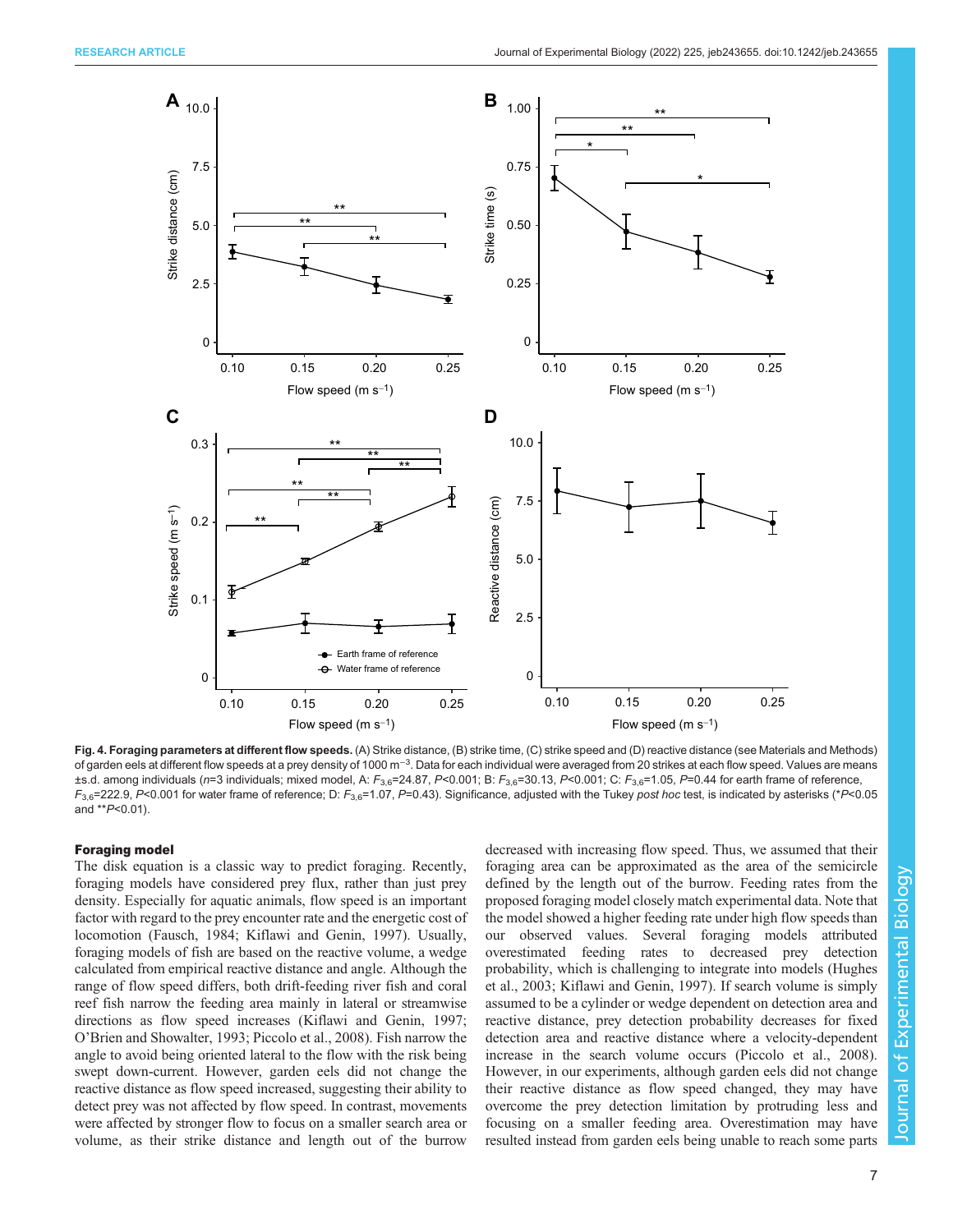<span id="page-7-0"></span>

Fig. 5. Vectorial dynamic body acceleration (VeDBA) at different flow speeds. Data for each individual were averaged over all frames during trials for each flow speed. Values are means±s.d. among individuals (n=3 individuals; mixed model,  $F_{3.6}$ =0.45,  $P$ =0.72).

of the semicircle if the extended body length exceeds a certain threshold at high flow speed. Thus, the model could be improved by factoring in specific angles or regions that garden eels cannot reach, although this is difficult to incorporate and complicates the model.

#### Comparison between garden eels

The feeding behavior of the spotted garden eel, Heteroconger hassi, differs from that of the Red Sea species *Gorgasia sillneri* in several respects. While the Red Sea species showed a monotonic increase in feeding rate with increasing flow speed [\(Khrizman et al., 2018\)](#page-8-0), the spotted garden eel did not. The difference may be due to experimental conditions or interspecific differences. Experiments in the field have the advantage of realistic conditions, while laboratory experiments allow more control over factors that can influence results. In situ feeding is affected by environmental factors such as illumination, turbidity, temperature, debris and prey-specific escape behavior ([Hill and Grossman, 1993; Howard and Bori, 1972](#page-8-0); [Manatunge and Asaeda, 1998](#page-8-0); O'[Brien and Showalter, 1993](#page-9-0); [Rickel and Genin, 2005](#page-9-0)), all of which were fixed in our flume trials. [Khrizman et al. \(2018\)](#page-8-0) estimated feeding rates by counting bites seen in video records, rather than by directly measuring feeding rate, as in our experiment. As resuspension of debris over shallow bottoms is expected to increase with increasing flow speed [\(McCave](#page-8-0) [et al., 1995](#page-8-0)), more abundant debris in situ at higher flows could bias estimates of feeding rate. Note that in the flume, we observed several cases in which the garden eels captured non-edible particles larger than Artemia nauplii that were immediately expelled.

These two species belong to different genera that differ morphologically. Gorgasia has a longer gape, a finless tail and fewer rows of teeth, suggesting a different feeding behavior from that of Heteroconger [\(Böhlke, 1957\)](#page-8-0). Recent studies also mentioned differences in the composition of skin cells or reproductive behavior between Heteroconger and Gorgasia ([Canei et al., 2020; Kakizaki](#page-8-0) [et al., 2015](#page-8-0)). The difference in body posture under high flow speeds may result from phylogenetic differences, possibly affecting the degree of decrease in drag force, which is greater for Gorgasia and less for Heteroconger. One explanation for the different responses in feeding behavior is the length of garden eels (18–30 cm for H. hassi in our experiments, versus 55–95 cm for G. sillneri). Because



Fig. 6. Foraging model. (A) Schematic drawing that describes the foraging model. *L* is the third quartile of length out of the burrow at 1000 m<sup>−3</sup>. (B,C) Feeding rate as a function of (B) prey density (at a flow speed of 0.10 or 0.20 m s<sup>−1</sup>) and (C) flow speed (at a prey density of 300 or 1000 m<sup>−3</sup>). Solid black circles and triangles indicate the empirical mean feeding rate from the experiment. Red lines, circles and triangles indicate the feeding rate estimated by the model.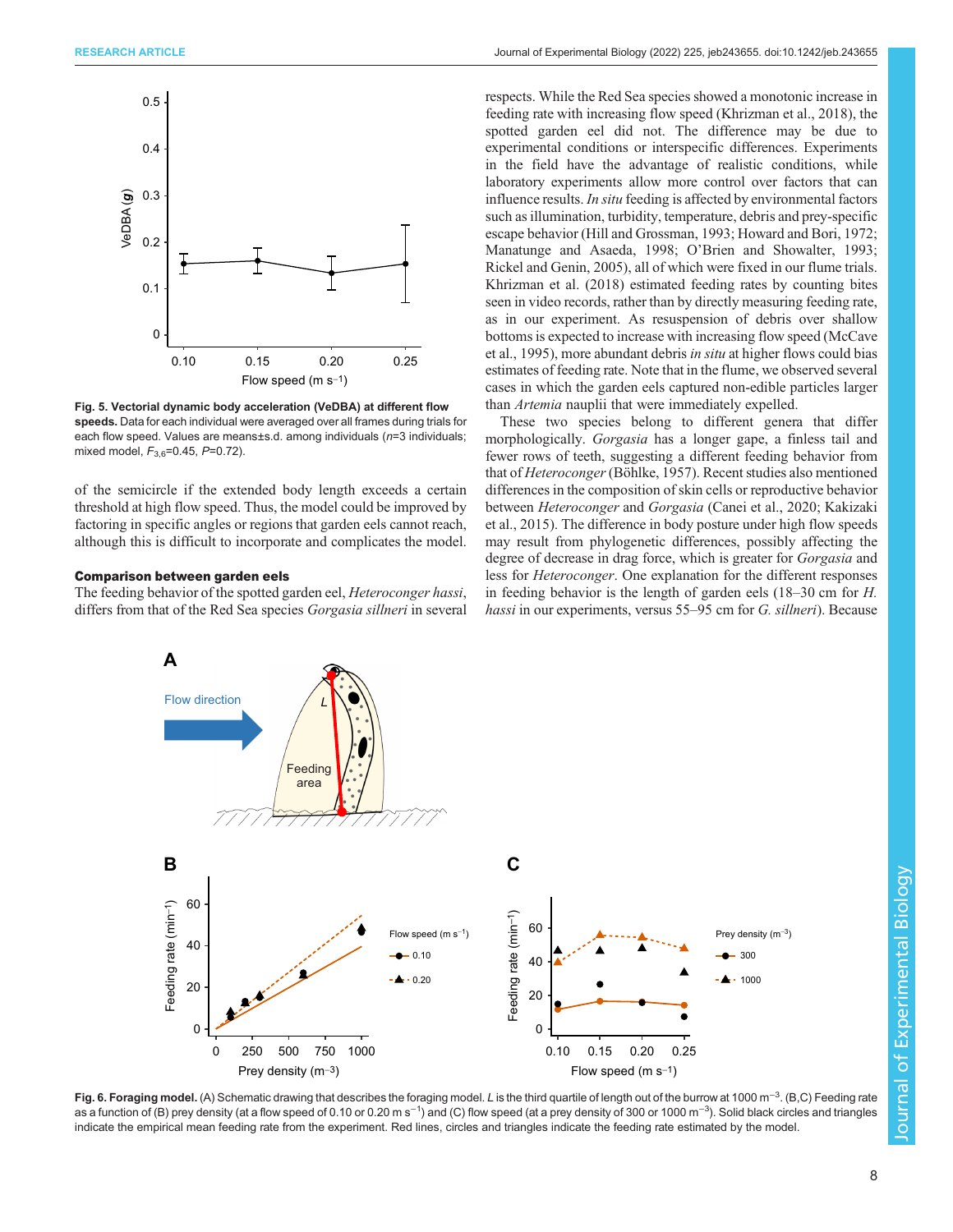<span id="page-8-0"></span>of their shorter and more slender bodies, and thus the smaller amount of muscle, spotted garden eels may be unable to maintain feeding under strong flows, as G. sillneri does. Interestingly, we observed that spotted garden eels exhibit similar body posture to that of G. sillneri only when they defecated at flow speeds of 0.20 m s<sup>-1</sup>. Further research is required to ascertain the reason for differences in feeding behavior in these two garden eel species.

Garden eels cannot adopt the strategies for strong flows that freeswimming fish employ, such as changing proportions of fin type usage or adopting sheltering behavior, suggesting that garden eels have different foraging strategies for flow. By isolating and evaluating the effects of prey density and flow speed on feeding behavior of garden eels, our study revealed their unique strategy to adapt to live in relatively exposed sandy areas with reduced competition from other planktivorous fish. Modulated movements to counter changes in flow speed enable the eels to sustain feeding under a wide range of flow conditions. To our knowledge, only the study on G. sillneri in the Red Sea (Khrizman et al., 2018) and this study discuss feeding behavior of garden eels and its modification in relation to environmental factors. To discuss their responses in more realistic environments, further studies must evaluate the effects of other environmental factors such as turbidity, prey size and composition, and more complex flow conditions.

#### Acknowledgements

We thank Kazumi Inoha and Tomoko Yoshino for technical and administrative support, Irena Kolesnikova for making the plankton net, Po-Shun Chuang for discussions, Dr Steven D. Aird for English editing and commenting on the manuscript, the OIST Marine Science Section for generous support, and the OIST Scientific Computing and Data Analysis Section (SCDA) for providing the highperformance computing service for behavioral analysis.

#### Competing interests

The authors declare no competing or financial interests.

#### Author contributions

Conceptualization: K.I., A.G.; Methodology: K.I., H.W., A.G.; Software: H.W.; Formal analysis: K.I., H.W.; Investigation: K.I., H.W.; Resources: S.M.; Writing - original draft: K.I.; Writing - review & editing: K.I., H.W., S.M., A.G.; Supervision: S.M., A.G.; Funding acquisition: S.M.

#### Funding

This research was funded by Okinawa Institute of Science and Technology Graduate University (OIST). Deposited in PMC for immediate release.

#### References

- Bates, D., Mä[chler, M., Bolker, B. and Walker, S.](https://doi.org/10.18637/jss.v067.i01) (2015). Fitting linear mixedeffects models using lme4. J. Stat. Softw. 67[, 1-48. doi:10.18637/jss.v067.i01](https://doi.org/10.18637/jss.v067.i01)
- Böhlke, J. (1957). On the occurrence of garden eels in the Western Atlantic, with a synopsis of the heterocongrinae. Proc. Natl. Acad. Sci. Philadelphia 109, 59-79. [Canei, J., Trupia, A. and Nonclercq, D.](https://doi.org/10.1111/jfb.14472) (2020). Cytological analysis of
- [integumentary and muscular adaptations in three sand-dwelling marine](https://doi.org/10.1111/jfb.14472) [teleosts, Ammodytes tobianus \(Ammodytidae\), Gorgasia preclara \(Congridae\)](https://doi.org/10.1111/jfb.14472) [and Heteroconger hassi \(Congridae\) \(Teleostei; Actinopterygii\).](https://doi.org/10.1111/jfb.14472) J. Fish Biol. 97, [1097-1112. doi:10.1111/jfb.14472](https://doi.org/10.1111/jfb.14472)
- [Clarke, R. D., Finelli, C. M. and Buskey, E. J.](https://doi.org/10.1007/s00338-009-0479-7) (2009). Water flow controls [distribution and feeding behavior of two co-occurring coral reef fishes: II.](https://doi.org/10.1007/s00338-009-0479-7) Laboratory experiments. Coral Reefs 28[, 475-488. doi:10.1007/s00338-009-](https://doi.org/10.1007/s00338-009-0479-7) [0479-7](https://doi.org/10.1007/s00338-009-0479-7)
- Fausch, K. D. [\(1984\). Profitable stream positions for salmonids: relating specific](https://doi.org/10.1139/z84-067) growth rate to net energy gain. Can. J. Zool. 62[, 441-451. doi:10.1139/z84-067](https://doi.org/10.1139/z84-067)
- [Finelli, C. M., Clarke, R. D., Robinson, H. E. and Buskey, E. J.](https://doi.org/10.1007/s00338-009-0481-0) (2009). Water [flow controls distribution and feeding behavior of two co-occurring coral reef](https://doi.org/10.1007/s00338-009-0481-0) fishes: I. Field measurements. Coral Reefs 28[, 461-473. doi:10.1007/s00338-](https://doi.org/10.1007/s00338-009-0481-0) [009-0481-0](https://doi.org/10.1007/s00338-009-0481-0)
- Folt, C. and Burns, C. [\(1999\). Biological drivers of zooplankton patchiness.](https://doi.org/10.1016/S0169-5347(99)01616-X) Trends Ecol. Evol. 14[, 300-305. doi:10.1016/S0169-5347\(99\)01616-X](https://doi.org/10.1016/S0169-5347(99)01616-X)
- Fricke, R., Eschmeyer, W. N. and Fong, J. D. (2021). Species by family/subfamily. In Eschmeyer's Catalog of Fishes. California Academy of Sciences. [http://](http://researcharchive.calacademy.org/research/ichthyology/catalog/SpeciesByFamily.asp) [researcharchive.calacademy.org/research/ichthyology/catalog/](http://researcharchive.calacademy.org/research/ichthyology/catalog/SpeciesByFamily.asp) [SpeciesByFamily.asp](http://researcharchive.calacademy.org/research/ichthyology/catalog/SpeciesByFamily.asp) Accessed 01 Apr 2021.
- Fulton, C. J. and Bellwood, D. R. [\(2005\). Wave-induced water motion and the](https://doi.org/10.4319/lo.2005.50.1.0255) [functional implications for coral reef fish assemblages.](https://doi.org/10.4319/lo.2005.50.1.0255) Limnol. Oceanogr. 50, [255-264. doi:10.4319/lo.2005.50.1.0255](https://doi.org/10.4319/lo.2005.50.1.0255)
- [Fulton, C. J., Bellwood, D. R. and Wainwright, P. C.](https://doi.org/10.1098/rspb.2004.3029) (2005). Wave energy and [swimming performance shape coral reef fish assemblages.](https://doi.org/10.1098/rspb.2004.3029) Proc. R. Soc. B Biol. Sci. 272[, 827-832. doi:10.1098/rspb.2004.3029](https://doi.org/10.1098/rspb.2004.3029)
- Grossman, G. D. [\(2014\). Not all drift feeders are trout: a short review of fitness](https://doi.org/10.1007/s10641-013-0198-3)[based habitat selection models for fishes.](https://doi.org/10.1007/s10641-013-0198-3) Environ. Biol. Fishes 97, 465-473. [doi:10.1007/s10641-013-0198-3](https://doi.org/10.1007/s10641-013-0198-3)
- Hartley, R. and Zisserman, A. (2004). Multiple View Geometry in Computer Vision. Cambridge: Cambridge University Press.
- Heatwole, S. J. and Fulton, C. J. [\(2013\). Behavioural flexibility in reef fishes](https://doi.org/10.1007/s00227-012-2123-2) [responding to a rapidly changing wave environment.](https://doi.org/10.1007/s00227-012-2123-2) Mar. Biol. 160, 677-689. [doi:10.1007/s00227-012-2123-2](https://doi.org/10.1007/s00227-012-2123-2)
- Hedrick, T. L. [\(2008\). Software techniques for two- and three-dimensional kinematic](https://doi.org/10.1088/1748-3182/3/3/034001) [measurements of biological and biomimetic systems.](https://doi.org/10.1088/1748-3182/3/3/034001) Bioinspir. Biomim. 3, [034001. doi:10.1088/1748-3182/3/3/034001](https://doi.org/10.1088/1748-3182/3/3/034001)
- Hill, J. and Grossman, G. D. [\(1993\). An energetic model of microhabitat use for](https://doi.org/10.2307/1940796) [rainbow trout and rosyside dace.](https://doi.org/10.2307/1940796) Ecology 74, 685-698. doi:10.2307/1940796
- Holling, C. S. [\(1959\). Some characteristics of simple types of predation and](https://doi.org/10.4039/Ent91385-7) parasitism. Can. Entomol. 91[, 385-398. doi:10.4039/Ent91385-7](https://doi.org/10.4039/Ent91385-7)
- [Holzman, R., Reidenbach, M. A., Monismith, S. G., Koseff, J. R. and Genin, A.](https://doi.org/10.1007/s00338-004-0450-6) [\(2005\). Near-bottom depletion of zooplankton over a coral reef II: relationships](https://doi.org/10.1007/s00338-004-0450-6) [with zooplankton swimming ability.](https://doi.org/10.1007/s00338-004-0450-6) Coral Reefs 24, 87-94. doi:10.1007/s00338- [004-0450-6](https://doi.org/10.1007/s00338-004-0450-6)
- Howard, E. W. and Bori, L. O. (1972). Behavior of Marine Animals: Current Perspectives in Research. New York: Plenum Press.
- [Hughes, N. F., Hayes, J. W., Shearer, K. A. and Young, R. G.](https://doi.org/10.1139/f03-126) (2003). Testing a [model of drift-feeding using three-dimensional videography of wild brown trout,](https://doi.org/10.1139/f03-126) [Salmo trutta, in a New Zealand river.](https://doi.org/10.1139/f03-126) Can. J. Fish. Aquat. Sci. 60, 1462-1476. [doi:10.1139/f03-126](https://doi.org/10.1139/f03-126)
- Johansen, J. L. [\(2014\). Quantifying water flow within aquatic ecosystems using](https://doi.org/10.1371/journal.pone.0083240) [load cell sensors: a profile of currents experienced by coral reef organisms around](https://doi.org/10.1371/journal.pone.0083240) [lizard Island, great barrier reef, Australia.](https://doi.org/10.1371/journal.pone.0083240) PLoS One 9, e83240. doi:10.1371/ [journal.pone.0083240](https://doi.org/10.1371/journal.pone.0083240)
- [Johansen, J. L., Fulton, C. J. and Bellwood, D. R.](https://doi.org/10.1007/s00338-007-0217-y) (2007). Avoiding the flow: [refuges expand the swimming potential of coral reef fishes.](https://doi.org/10.1007/s00338-007-0217-y) Coral Reefs 26, [577-583. doi:10.1007/s00338-007-0217-y](https://doi.org/10.1007/s00338-007-0217-y)
- [Johansen, J., Bellwood, D. and Fulton, C.](https://doi.org/10.3354/meps07482) (2008). Coral reef fishes exploit flow [refuges in high-flow habitats.](https://doi.org/10.3354/meps07482) Mar. Ecol. Prog. Ser. 360, 219-226. doi:10.3354/ [meps07482](https://doi.org/10.3354/meps07482)
- [Johansen, J. L., Akanyeti, O. and Liao, J. C.](https://doi.org/10.1242/jeb.220962) (2020). Oxygen consumption of drift[feeding rainbow trout: the energetic tradeoff between locomotion and feeding in](https://doi.org/10.1242/jeb.220962) flow. J. Exp. Biol. 223[, jeb220962. doi:10.1242/jeb.220962](https://doi.org/10.1242/jeb.220962)
- [Kakizaki, T., Kobayashi, K., Nakatsubo, T., Wakiya, R., Watanabe, S., Miller,](https://doi.org/10.1080/10236244.2015.1064213) M. J. and Tsukamoto, K. [\(2015\). Spawning behavior of garden eels, Gorgasia](https://doi.org/10.1080/10236244.2015.1064213) [preclara and Heteroconger hassi \(Heterocongrinae\), observed in captivity.](https://doi.org/10.1080/10236244.2015.1064213) Mar. Freshw. Behav. Physiol. 48[, 359-373. doi:10.1080/10236244.2015.1064213](https://doi.org/10.1080/10236244.2015.1064213)
- [Khrizman, A., Ribak, G., Churilov, D., Kolesnikov, I. and Genin, A.](https://doi.org/10.1242/jeb.179523) (2018). Life in [the flow: unique adaptations for feeding on drifting zooplankton in garden eels.](https://doi.org/10.1242/jeb.179523) J. Exp. Biol. 221[, jeb179523. doi:10.1242/jeb.179523](https://doi.org/10.1242/jeb.179523)
- Kiflawi, M. and Genin, A. [\(1997\). Prey flux manipulation and the feeding rates of](https://doi.org/10.1890/0012-9658(1997)078[1062:PFMATF]2.0.CO;2) reef-dwelling planktivorous fish. Ecology 78[, 1062-1077. doi:10.1890/0012-](https://doi.org/10.1890/0012-9658(1997)078[1062:PFMATF]2.0.CO;2) [9658\(1997\)078\[1062:PFMATF\]2.0.CO;2](https://doi.org/10.1890/0012-9658(1997)078[1062:PFMATF]2.0.CO;2)
- Kingsford, M. and MacDiarmid, A. [\(1988\). Interrelations between planktivorous](https://doi.org/10.3354/meps048103) [reef fish and zooplankton in temperate waters.](https://doi.org/10.3354/meps048103) Mar. Ecol. Prog. Ser. 48, 103-117. [doi:10.3354/meps048103](https://doi.org/10.3354/meps048103)
- [Kuznetsova, A., Brockhoff, P. B. and Christensen, R. H. B.](https://doi.org/10.18637/jss.v082.i13) (2017). lmerTest [package: tests in linear mixed effects models.](https://doi.org/10.18637/jss.v082.i13) J. Stat. Softw. 82, 1-26. doi:10. [18637/jss.v082.i13](https://doi.org/10.18637/jss.v082.i13)
- [Ladds, M. A., Rosen, D. A. S., Slip, D. J. and Harcourt, R. G.](https://doi.org/10.1038/s41598-017-11576-4) (2017). Proxies of [energy expenditure for marine mammals: an experimental test of](https://doi.org/10.1038/s41598-017-11576-4) "the time trap". Sci. Rep 7[, 11815. doi:10.1038/s41598-017-11576-4](https://doi.org/10.1038/s41598-017-11576-4)
- Lenth, R. V. L. (2016). Least-squares means: the R package Ismeans. J. Stat. Softw 69[, 1-33. doi:10.18637/jss.v069.i01](https://doi.org/10.18637/jss.v069.i01)
- Manatunge, J. and Asaeda, T. [\(1998\). Optimal foraging as the criteria of prey](https://doi.org/10.1023/A:1003519402917) [selection by two centrarchid fishes.](https://doi.org/10.1023/A:1003519402917) Hydrobiologia 391, 223-240. doi:10.1023/ [A:1003519402917](https://doi.org/10.1023/A:1003519402917)
- [Mathis, A., Mamidanna, P., Cury, K. M., Abe, T., Murthy, V. N., Mathis, M. W. and](https://doi.org/10.1038/s41593-018-0209-y) Bethge, M. [\(2018\). DeepLabCut: markerless pose estimation of user-defined](https://doi.org/10.1038/s41593-018-0209-y) body parts with deep learning. Nat. Neurosci 21[, 1281-1289. doi:10.1038/s41593-](https://doi.org/10.1038/s41593-018-0209-y) [018-0209-y](https://doi.org/10.1038/s41593-018-0209-y)
- [McCave, I. N., Manighetti, B. and Robinson, S. G.](https://doi.org/10.1029/94PA03039) (1995). Sortable silt and fine [sediment size/composition slicing: Parameters for palaeocurrent speed and](https://doi.org/10.1029/94PA03039) palaeoceanography. Paleoceanography 10[, 593-610. doi:10.1029/94PA03039](https://doi.org/10.1029/94PA03039)
- Morgan, M. J. [\(1988\). The influence of hunger, shoal size and predator presence on](https://doi.org/10.1016/S0003-3472(88)80200-8) foraging in bluntnose minnows. Anim. Behav 36[, 1317-1322. doi:10.1016/S0003-](https://doi.org/10.1016/S0003-3472(88)80200-8) [3472\(88\)80200-8](https://doi.org/10.1016/S0003-3472(88)80200-8)